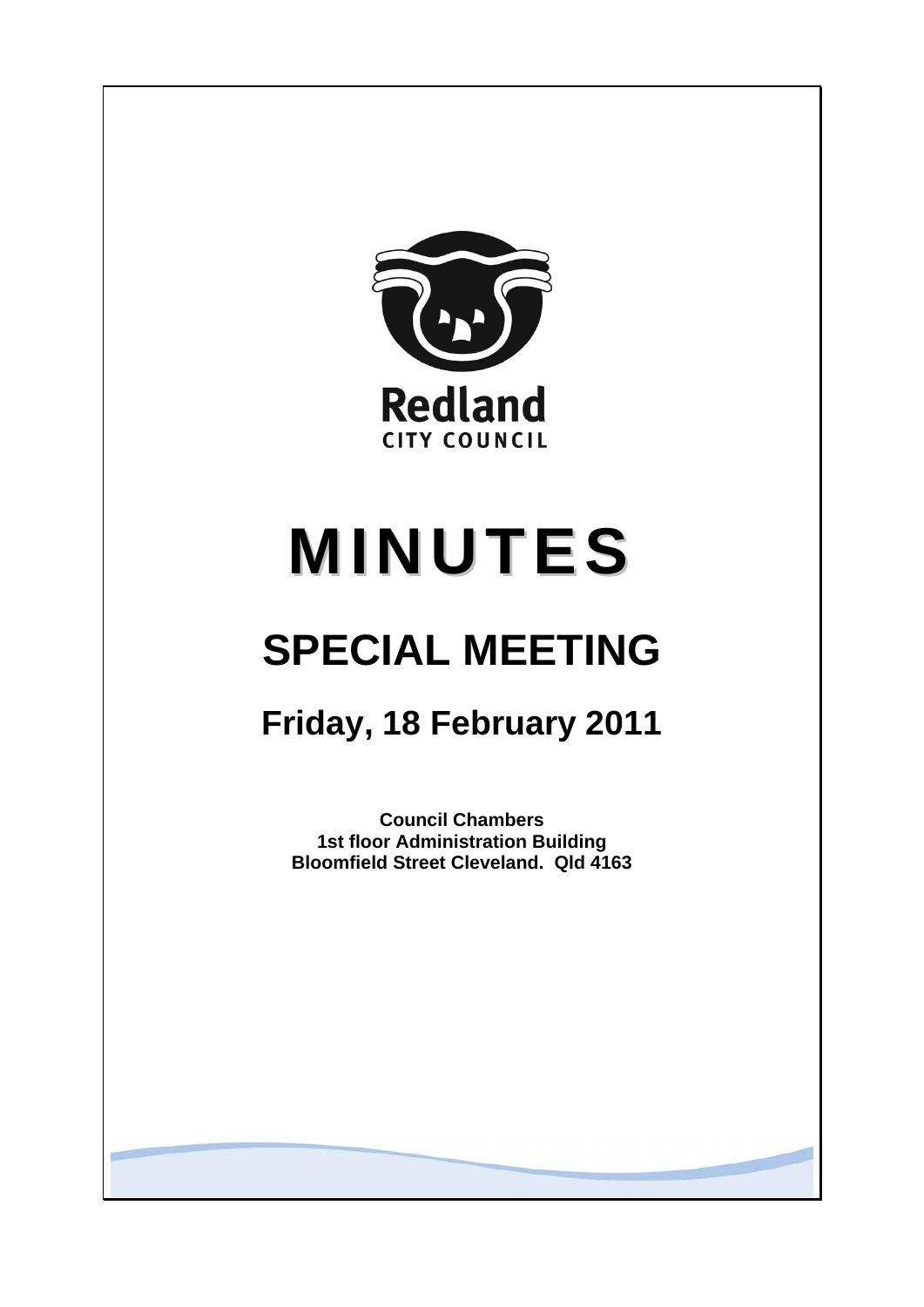### **TABLE OF CONTENTS**

| <b>ITEM</b>  |     | <b>SUBJECT</b>                                               | <b>PAGE NO</b> |
|--------------|-----|--------------------------------------------------------------|----------------|
| 1            |     |                                                              |                |
| $\mathbf{2}$ |     |                                                              |                |
| 3            |     | <b>MATERIAL PERSONAL INTEREST AND CONFLICT OF INTEREST 1</b> |                |
|              | 3.1 |                                                              |                |
|              | 3.2 | POSSIBLE MATERIAL PERSONAL INTEREST 1                        |                |
| 4            |     |                                                              |                |
|              |     |                                                              |                |
|              |     |                                                              |                |
| 5            |     |                                                              |                |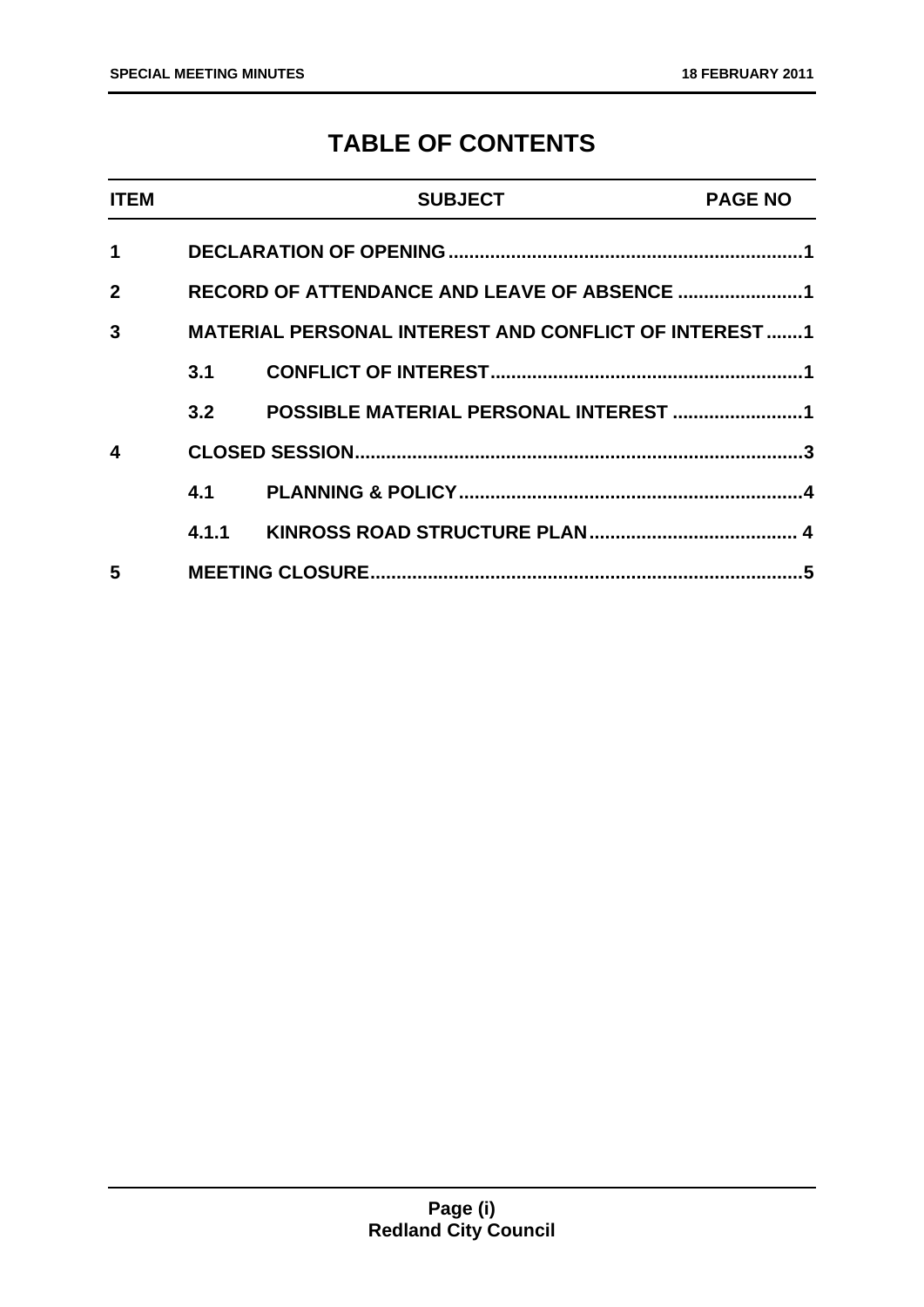#### <span id="page-2-0"></span>**1 DECLARATION OF OPENING**

The Mayor declared the meeting open at 1.33pm.

#### **2 RECORD OF ATTENDANCE AND LEAVE OF ABSENCE**

#### **PRESENT**

| Members:                                                                                   |                                                                                         |  |  |
|--------------------------------------------------------------------------------------------|-----------------------------------------------------------------------------------------|--|--|
| Cr M Hobson PSM                                                                            | Mayor                                                                                   |  |  |
| Cr W Boglary                                                                               | Councillor Division 1 – entered at 1.34pm                                               |  |  |
| Cr C Ogilvie                                                                               | <b>Councillor Division 2</b>                                                            |  |  |
| Cr D Henry                                                                                 | <b>Councillor Division 3</b>                                                            |  |  |
| Cr J Burns                                                                                 | <b>Councillor Division 4</b>                                                            |  |  |
| Cr B Townsend                                                                              | <b>Councillor Division 5</b>                                                            |  |  |
| Cr T Bowler                                                                                | Councillor Division 6                                                                   |  |  |
| Cr M Elliott                                                                               | <b>Councillor Division 7</b>                                                            |  |  |
| <b>Cr K Reimers</b>                                                                        | <b>Councillor Division 8</b>                                                            |  |  |
| Cr K Williams                                                                              | <b>Councillor Division 9</b>                                                            |  |  |
| <b>Executive Leadership Group:</b><br>Mr G Stevenson PSM<br><b>Chief Executive Officer</b> |                                                                                         |  |  |
| Mr G Underwood                                                                             | <b>General Manager Planning &amp; Policy</b>                                            |  |  |
| Mr N Clarke                                                                                | <b>General Manager Governance</b>                                                       |  |  |
| Mrs T Averay                                                                               | <b>General Manager Development &amp; Community Standards</b>                            |  |  |
| Officers:<br>Mr W Dawson<br>Mr S Hill                                                      | <b>Manager Land Use Planning</b><br>Principal Advisor Local Area and Strategic Planning |  |  |
| Minutes:<br>Mrs J Parfitt                                                                  | Corporate Meetings & Registers Team Leader                                              |  |  |
| <b>APOLOGY</b>                                                                             |                                                                                         |  |  |

Cr H Murray Councillor Division 10

#### **3 MATERIAL PERSONAL INTEREST AND CONFLICT OF INTEREST**

#### **3.1 CONFLICT OF INTEREST**

Cr Henry declared a conflict of interest in item 4.1.1 – see items for details.

#### **3.2 POSSIBLE MATERIAL PERSONAL INTEREST**

Cr Townsend informed the meeting that at the Special Meeting held 16 July 2010, Cr Burns had declared a Material Personal Interest in the 'Draft Kinross Road Structure Plan – Amendment of Redlands Planning Scheme', and asked if Cr Burns should also be declaring a Material Personal Interest today.

#### **Page 1 Redland City Council**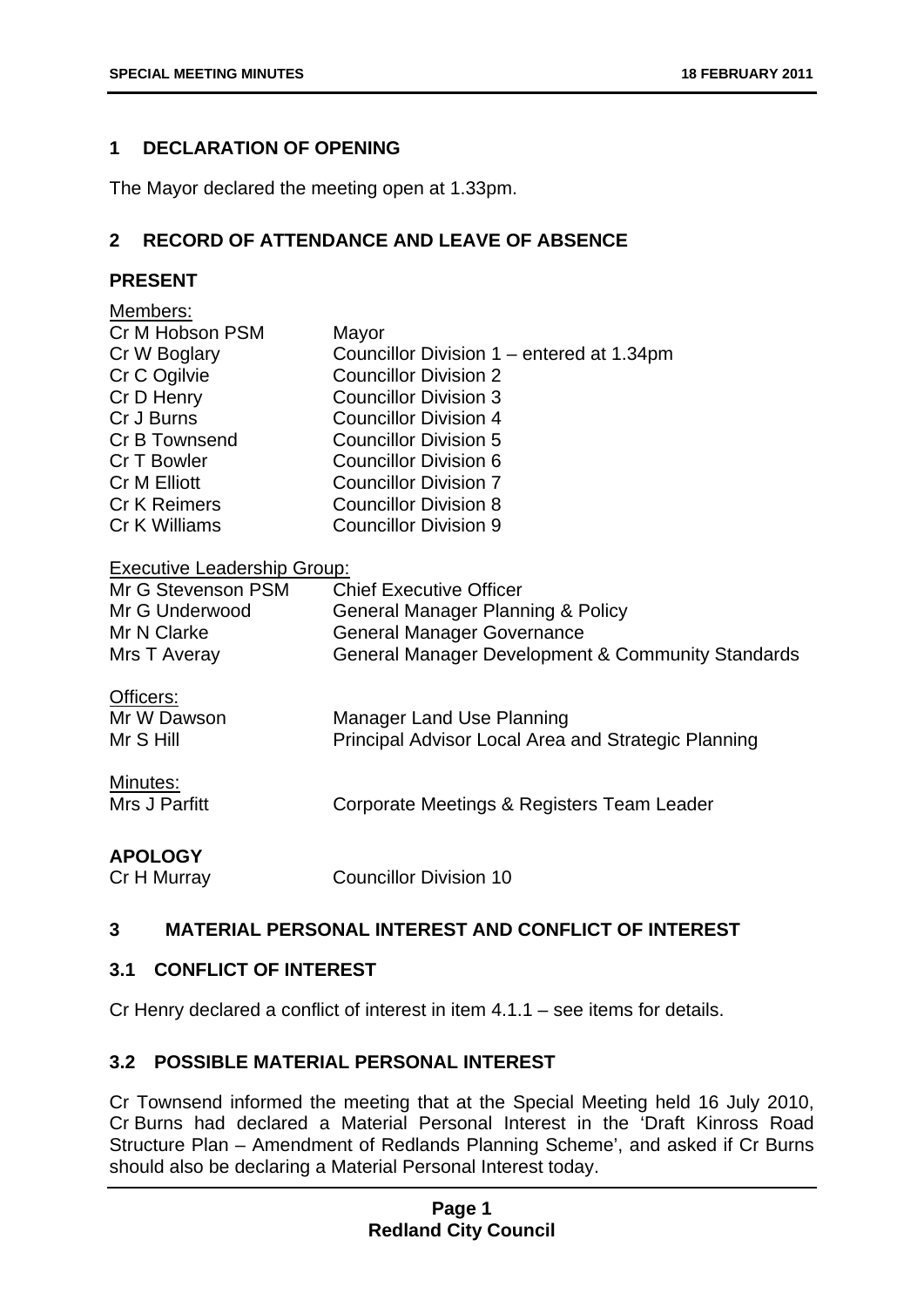Cr Burns advised that he did not believe he had a Material Personal Interest as the landowner referred to in the minutes of the 16 July 2010 no longer owned or had an interest in land within the subject area of the Kinross Road Structure plan.

#### **COUNCILLOR ABSENCES FROM MEETING DURING CONFIDENTIAL DISCUSSION**

Cr Ogilvie left the meeting at 1.58pm and returned at 2.07pm.

Cr Elliott left the meeting at 2.00pm and returned at 2.07pm.

Cr Williams left the meeting at 2.20pm and returned at 2.23pm.

Cr Reimers left the meeting at 2.22pm and returned at 2.24pm.

Cr Williams left the meeting at 2.42pm and returned at 2.43pm.

Cr Elliott left the meeting at 2.56pm and returned at 2.59pm.

Cr Ogilvie left the meeting at 2.59pm and returned at 3.01pm.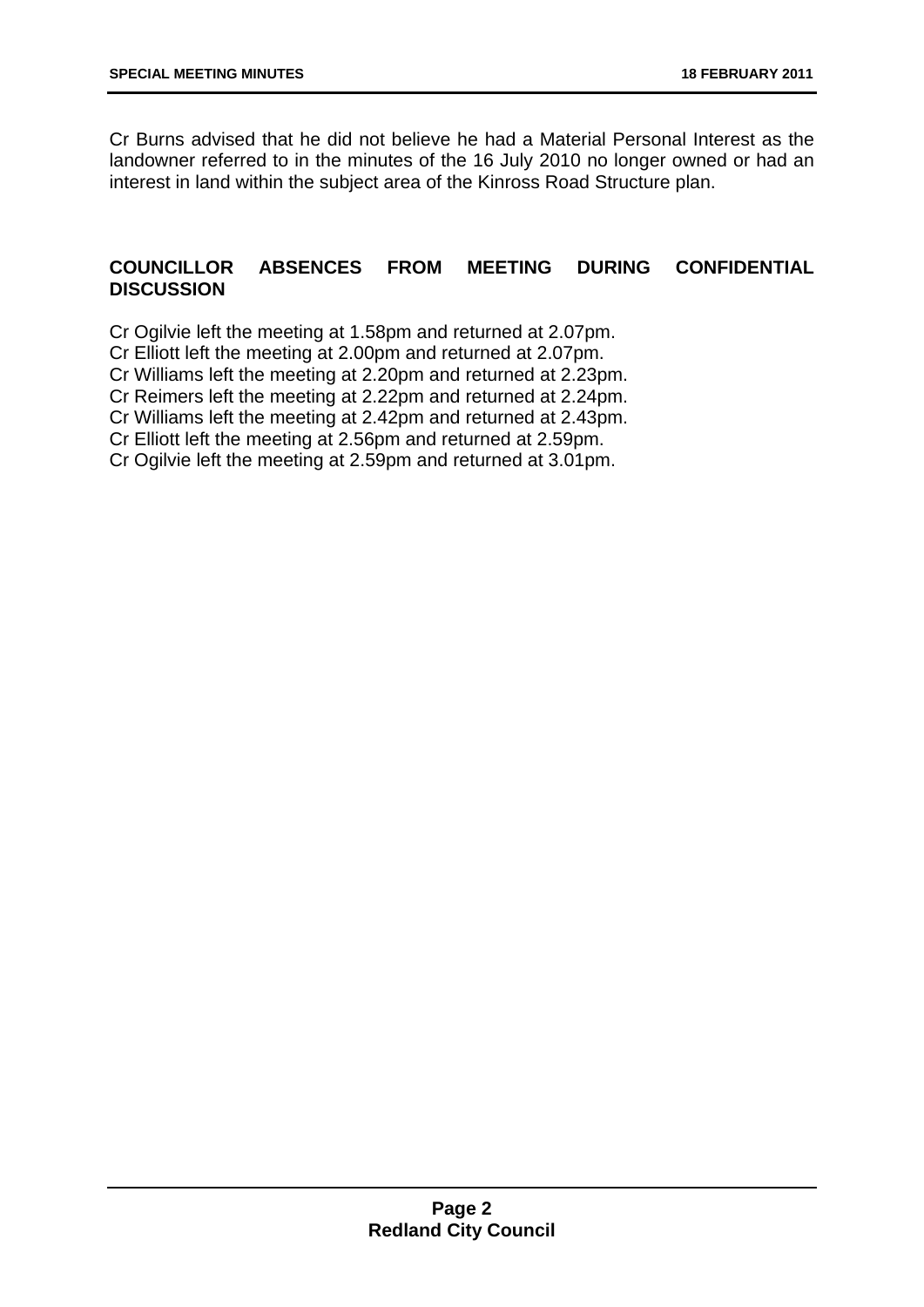<span id="page-4-0"></span>Cr Henry informed the meeting about an interest in this matter, that is a conflict of interest, or could reasonably be taken to be a conflict of interest. Cr Henry's interest in this matter related to submissions she had made to Council in 1997 and 1999 about development applications in the Kinross Road area.

| Moved by:    | <b>Cr Bowler</b> |
|--------------|------------------|
| Seconded by: | Cr Boglary       |

That Cr Henry does not have a conflict of interest in this matter.

CARRIED (unanimously)

#### **4 CLOSED SESSION**

#### **MOTION TO CLOSE MEETING AT 1.45PM**

| Moved by:    | <b>Cr Bowler</b>  |
|--------------|-------------------|
| Seconded by: | <b>Cr Reimers</b> |

That the meeting be closed to the public pursuant to section 72(1) of the *Local Government (Operations) Regulation2010* to discuss the following item:

#### **4.1.1 Kinross Road Structure Plan**

#### CARRIED

A division was called for.

Crs Reimers, Elliott, Bowler, Townsend, Henry, Ogilvie, Boglary and Hobson voted in the affirmative.

Crs Burns and Williams voted in the negative.

Cr Murray was absent from the meeting.

The motion was declared by the Mayor as CARRIED.

#### **MOTION TO REOPEN MEETING AT 3.36PM**

Moved by: Cr Reimers Seconded by: Cr Townsend

That the meeting be again opened to the public.

CARRIED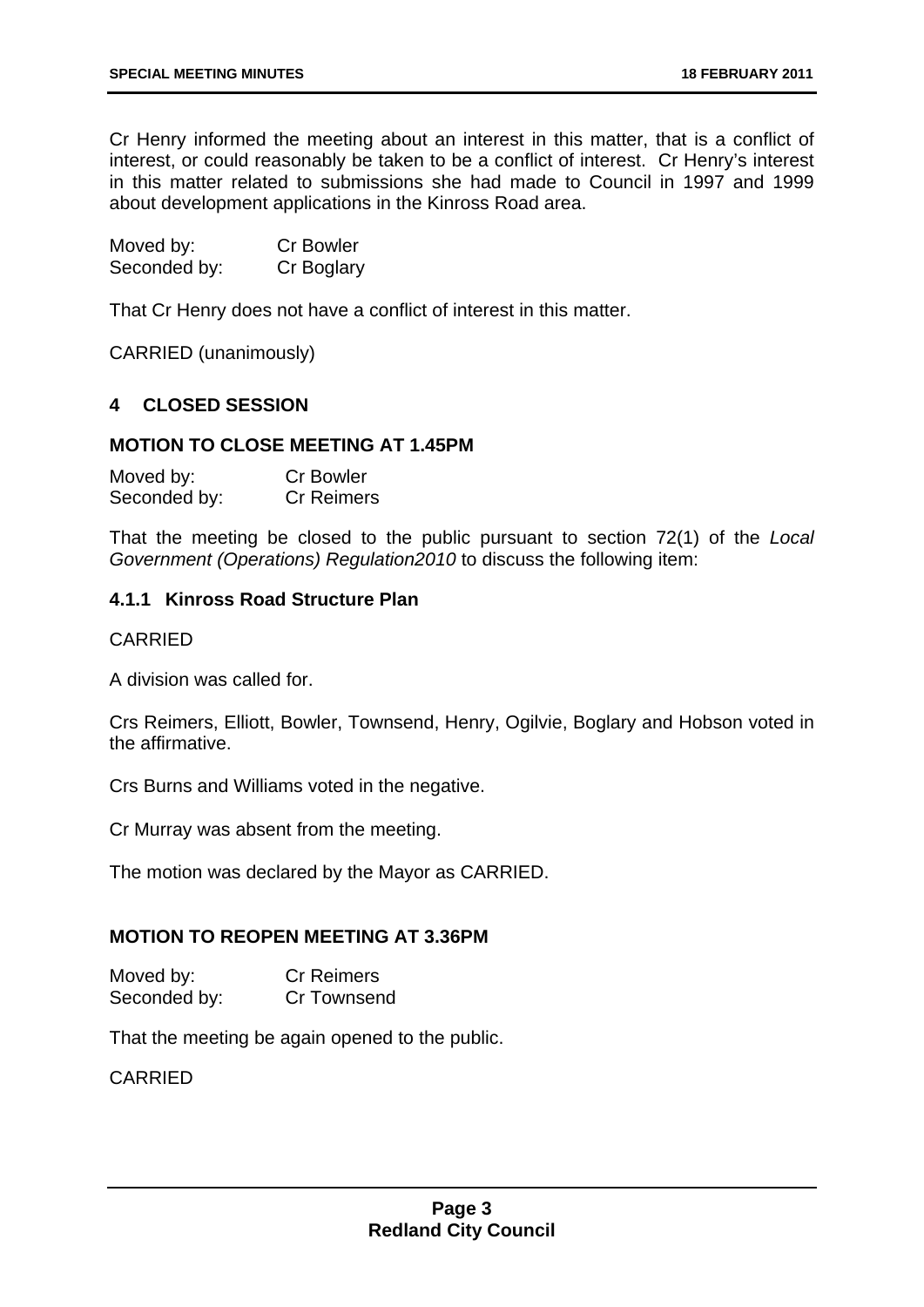#### <span id="page-5-0"></span>**4.1 PLANNING & POLICY**

#### **4.1.1 KINROSS ROAD STRUCTURE PLAN**

| <b>Dataworks Filename:</b>       | <b>Kinross Road Structure Plan Project</b>                                                  |
|----------------------------------|---------------------------------------------------------------------------------------------|
| <b>Responsible Officer Name:</b> | <b>Wayne Dawson</b><br><b>Manager Land Use Planning</b>                                     |
| <b>Author Name:</b>              | <b>Stephen Hill</b><br><b>Principal Advisor Local Area and Strategic</b><br><b>Planning</b> |

#### **EXECUTIVE SUMMARY**

A confidential report (as amended) from Manager Land Use Planning dated 16 February 2011 was discussed in closed session.

#### **COUNCIL RESOLUTION**

| Moved by:    | Cr Boglary        |
|--------------|-------------------|
| Seconded by: | <b>Cr Elliott</b> |

**That Council resolve as follows:** 

- **1. To note the decision of the Minister of Infrastructure and Planning to designate Kinross Road as a declared Master Planned Area under Section 133 of the Sustainable Planning Act 2009;**
- **2. To adopt the revised draft Kinross Road structure plan, as amended to reflect the recommendations of the Department of Environment and Resource Management as detailed on pages 5 and 6 of this confidential report, for the purposes of First State Interest Review (Refer to Attachment 3 – Draft Kinross Road Structure Plan);**
- **3. To write to the Minister of Infrastructure and Planning and request in accordance with "Statutory Guideline 03/09 - Declared Master Planned Area Structure Plans", approval to publicly notify the proposed structure plan;**
- **4. That the draft Kinross Road structure plan and associated proposed major amendments to the Redlands Planning Scheme remain confidential pending written agreement from the Minister confirming that Council may proceed to public notification;**
- **5. That the public consultation period be undertaken for a period of 60 business days; and**